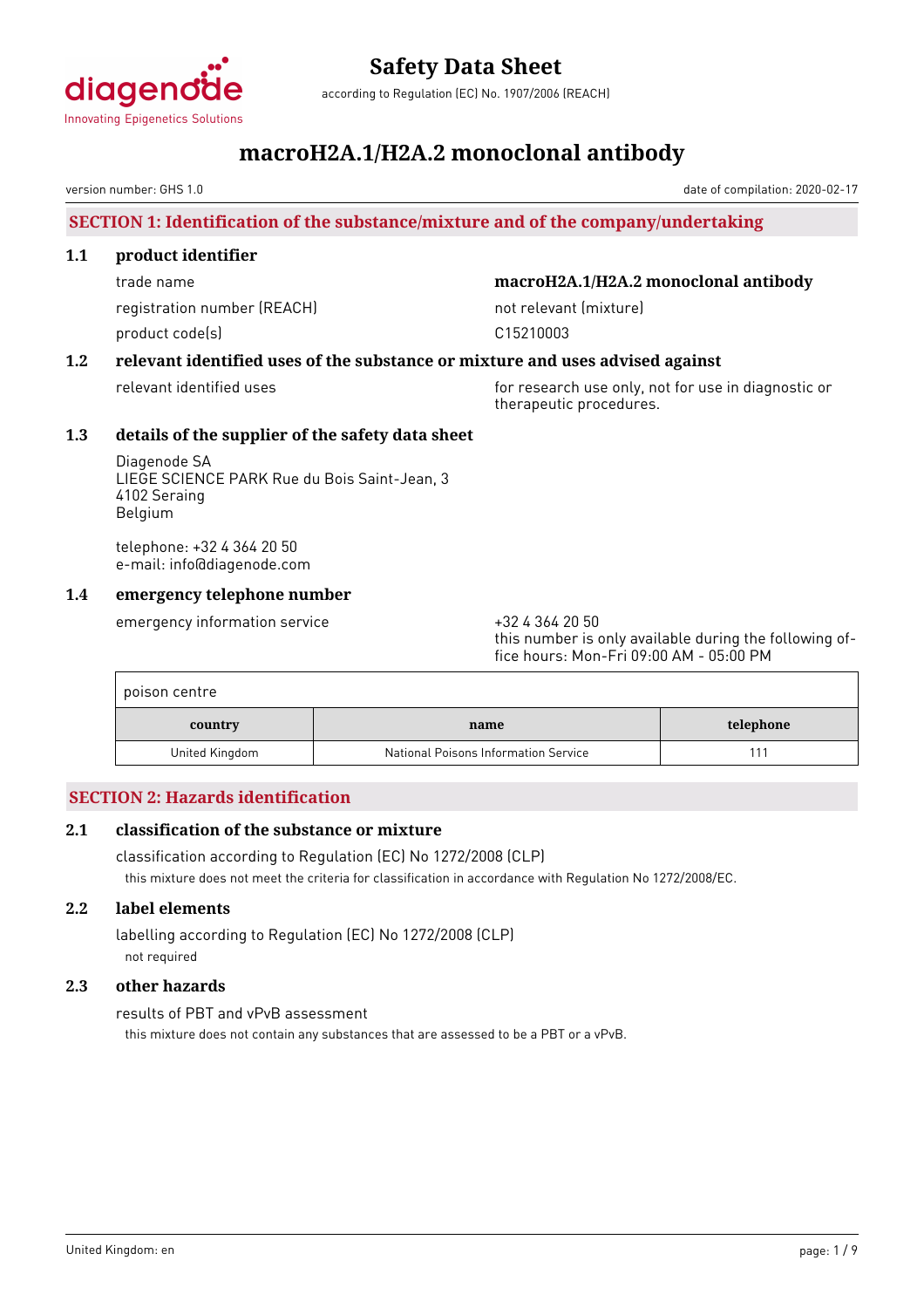

according to Regulation (EC) No. 1907/2006 (REACH)

### **macroH2A.1/H2A.2 monoclonal antibody**

version number: GHS 1.0 date of compilation: 2020-02-17

#### **SECTION 3: Composition/information on ingredients**

#### **3.1 substances**

not relevant (mixture)

**3.2 mixtures** description of the mixture

#### **SECTION 4: First aid measures**

#### **4.1 description of first aid measures**

#### general notes

do not leave affected person unattended. remove victim out of the danger area. keep affected person warm, still and covered. take off immediately all contaminated clothing. in all cases of doubt, or when symptoms persist, seek medical advice. in case of unconsciousness place person in the recovery position. Never give anything by mouth.

#### following inhalation

if breathing is irregular or stopped, immediately seek medical assistance and start first aid actions. provide fresh air.

#### following skin contact

wash with plenty of soap and water.

#### following eye contact

remove contact lenses, if present and easy to do. Continue rinsing. irrigate copiously with clean, fresh water for at least 10 minutes, holding the eyelids apart.

#### following ingestion

rinse mouth with water (only if the person is conscious). do NOT induce vomiting.

#### **4.2 most important symptoms and effects, both acute and delayed**

symptoms and effects are not known to date.

#### **4.3 indication of any immediate medical attention and special treatment needed** none

#### **SECTION 5: Firefighting measures**

#### **5.1 extinguishing media**

suitable extinguishing media

water spray, BC-powder, carbon dioxide (CO2)

unsuitable extinguishing media

water jet

#### **5.2 special hazards arising from the substance or mixture**

hazardous combustion products nitrogen oxides (NOx), carbon monoxide (CO), carbon dioxide (CO2)

#### **5.3 advice for firefighters**

in case of fire and/or explosion do not breathe fumes. co-ordinate firefighting measures to the fire surroundings. do not allow firefighting water to enter drains or water courses. collect contaminated firefighting water separately. fight fire with normal precautions from a reasonable distance.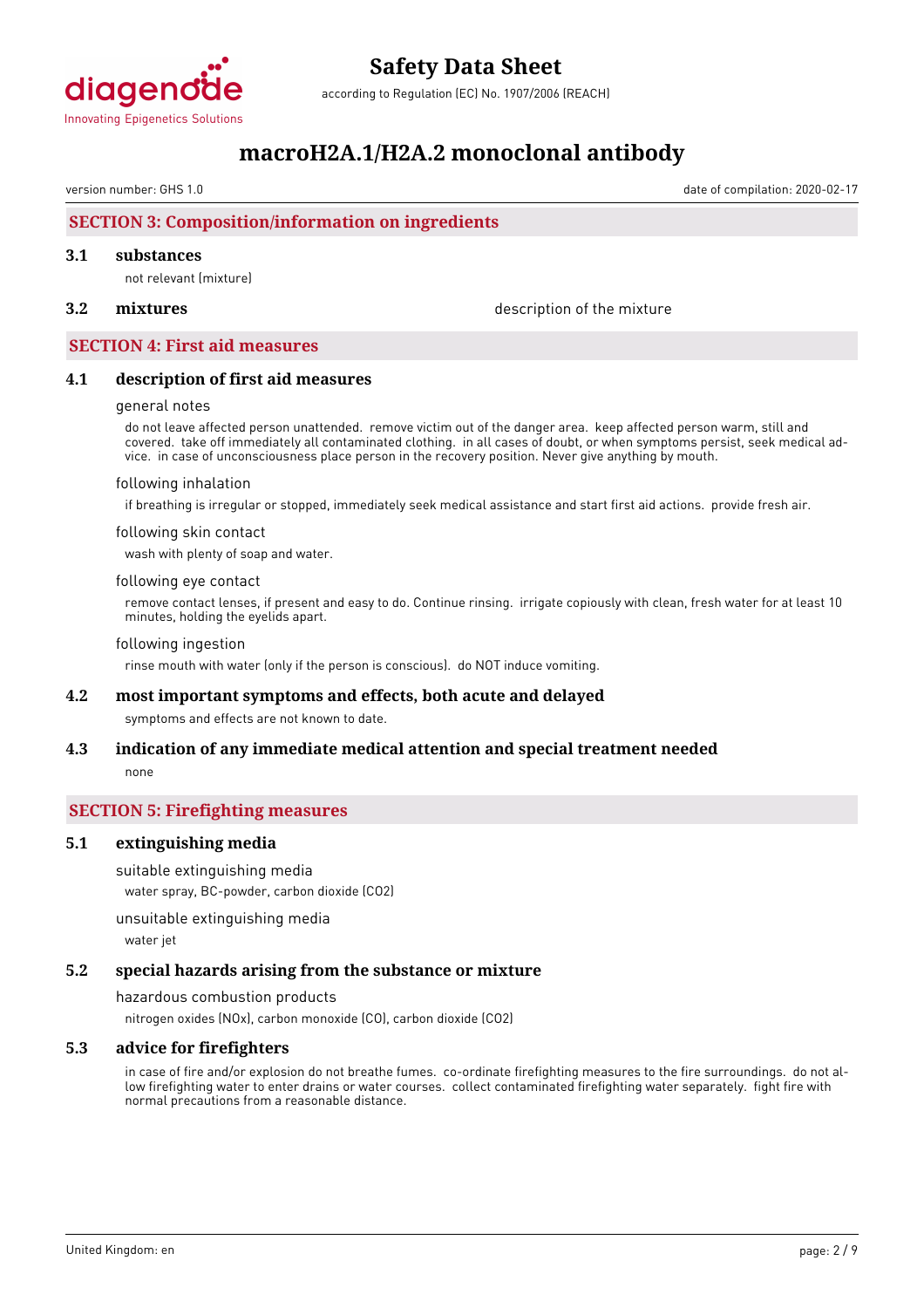

according to Regulation (EC) No. 1907/2006 (REACH)

### **macroH2A.1/H2A.2 monoclonal antibody**

version number: GHS 1.0 date of compilation: 2020-02-17

#### **SECTION 6: Accidental release measures**

#### **6.1 personal precautions, protective equipment and emergency procedures**

for non-emergency personnel remove persons to safety.

for emergency responders wear breathing apparatus if exposed to vapours/dust/spray/gases.

#### **6.2 environmental precautions**

keep away from drains, surface and ground water. retain contaminated washing water and dispose of it.

#### **6.3 methods and material for containment and cleaning up**

advice on how to contain a spill covering of drains

advice on how to clean up a spill

wipe up with absorbent material (e.g. cloth, fleece). collect spillage: sawdust, kieselgur (diatomite), sand, universal binder

appropriate containment techniques

use of adsorbent materials.

other information relating to spills and releases place in appropriate containers for disposal. ventilate affected area.

#### **6.4 reference to other sections**

hazardous combustion products: see section 5. personal protective equipment: see section 8. incompatible materials: see section 10. disposal considerations: see section 13.

#### **SECTION 7: Handling and storage**

#### **7.1 precautions for safe handling**

recommendations

- measures to prevent fire as well as aerosol and dust generation

use local and general ventilation. use only in well-ventilated areas.

#### advice on general occupational hygiene

wash hands after use. do not eat, drink and smoke in work areas. remove contaminated clothing and protective equipment before entering eating areas. never keep food or drink in the vicinity of chemicals. never place chemicals in containers that are normally used for food or drink. keep away from food, drink and animal feedingstuffs.

#### **7.2 conditions for safe storage, including any incompatibilities**

control of effects

protect against external exposure, such as

frost

#### **7.3 specific end use(s)**

see section 16 for a general overview.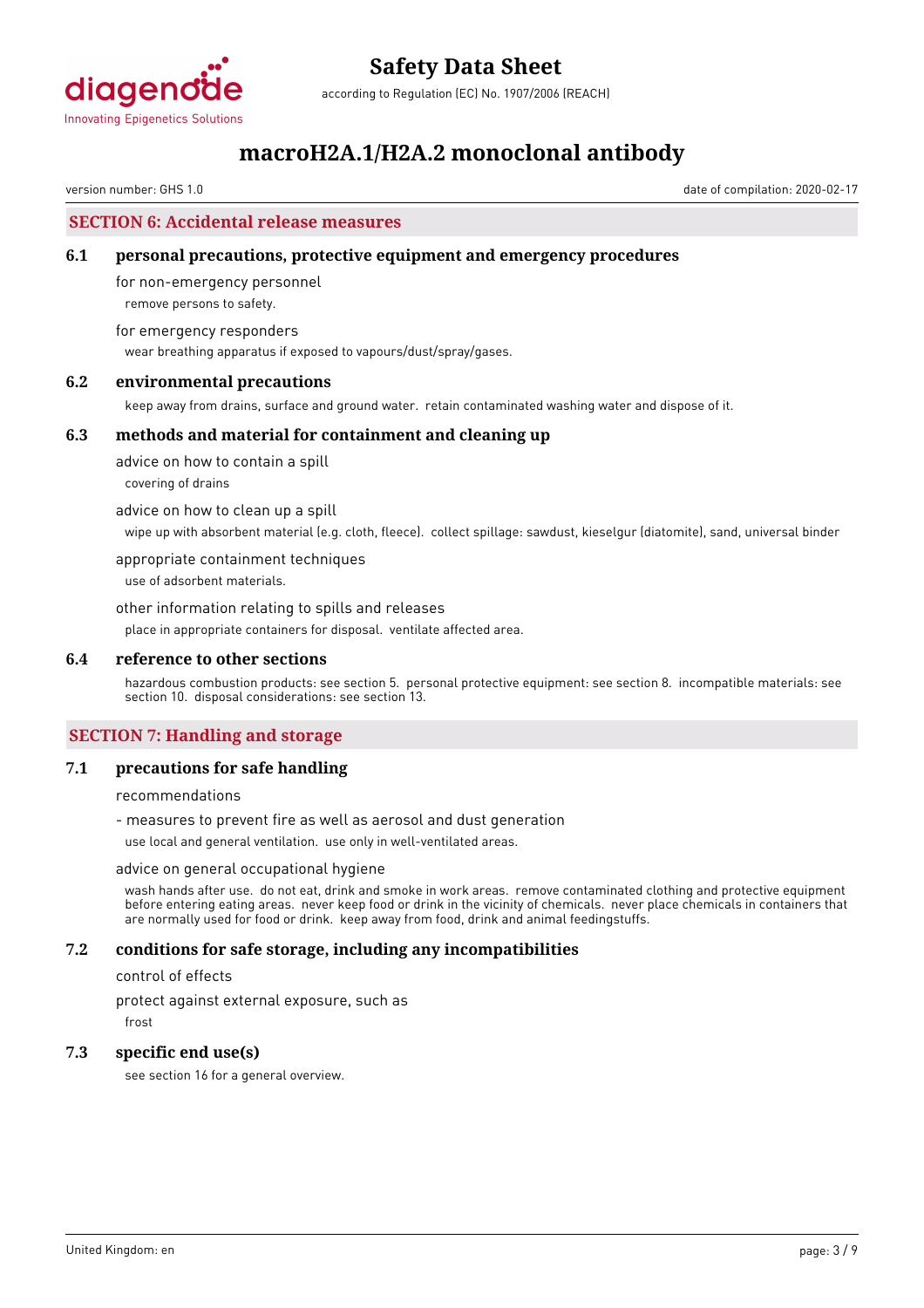

according to Regulation (EC) No. 1907/2006 (REACH)

### **macroH2A.1/H2A.2 monoclonal antibody**

version number: GHS 1.0 date of compilation: 2020-02-17

### **SECTION 8: Exposure controls/personal protection**

#### **8.1 control parameters**

|              | occupational exposure limit values (Workplace Exposure Limits) |               |                  |                     |                                    |                      |                 |  |                                                                     |      |               |
|--------------|----------------------------------------------------------------|---------------|------------------|---------------------|------------------------------------|----------------------|-----------------|--|---------------------------------------------------------------------|------|---------------|
| coun-<br>try | name of agent                                                  | CAS No        | identi- <br>fier | <b>TWA</b><br>[ppm] | <b>TWA</b><br>[mg/m <sup>3</sup> ] | <b>STEL</b><br>[ppm] | $[mg/m3]$ [ppm] |  | STEL Ceiling-C Ceiling-C nota-<br>$\lceil \text{Im} g / m^3 \rceil$ | tion | source        |
| GB           | glycerol                                                       | $56 - 81 - 5$ | WEL              |                     | 10                                 |                      |                 |  |                                                                     | mist | EH40/<br>2005 |

notation

| .           |                                                                                                                                |
|-------------|--------------------------------------------------------------------------------------------------------------------------------|
| Ceiling-C   | ceiling value is a limit value above which exposure should not occur                                                           |
| mist        | as mists                                                                                                                       |
| <b>STEL</b> | short-term exposure limit: a limit value above which exposure should not occur and which is related to a 15-minute period [un- |
|             | less otherwise specified)                                                                                                      |
| <b>TWA</b>  | time-weighted average (long-term exposure limit): measured or calculated in relation to a reference period of 8 hours time-    |
|             |                                                                                                                                |

period of 8 hours timeweighted average (unless otherwise specified)

#### **8.2 exposure controls**

#### appropriate engineering controls

general ventilation.

individual protection measures (personal protective equipment)

#### eye/face protection

wear eye/face protection.

#### skin protection

- hand protection

wear suitable gloves. chemical protection gloves are suitable, which are tested according to EN 374. check leak-tightness/ impermeability prior to use. in the case of wanting to use the gloves again, clean them before taking off and air them well. for special purposes, it is recommended to check the resistance to chemicals of the protective gloves mentioned above together with the supplier of these gloves.

#### - other protection measures

take recovery periods for skin regeneration. preventive skin protection (barrier creams/ointments) is recommended. wash hands thoroughly after handling.

#### respiratory protection

in case of inadequate ventilation wear respiratory protection.

#### environmental exposure controls

use appropriate container to avoid environmental contamination. keep away from drains, surface and ground water.

#### **SECTION 9: Physical and chemical properties**

#### **9.1 information on basic physical and chemical properties**

#### **appearance**

| physical state | liquid     |
|----------------|------------|
| colour         | colourless |
| odour          | odourless  |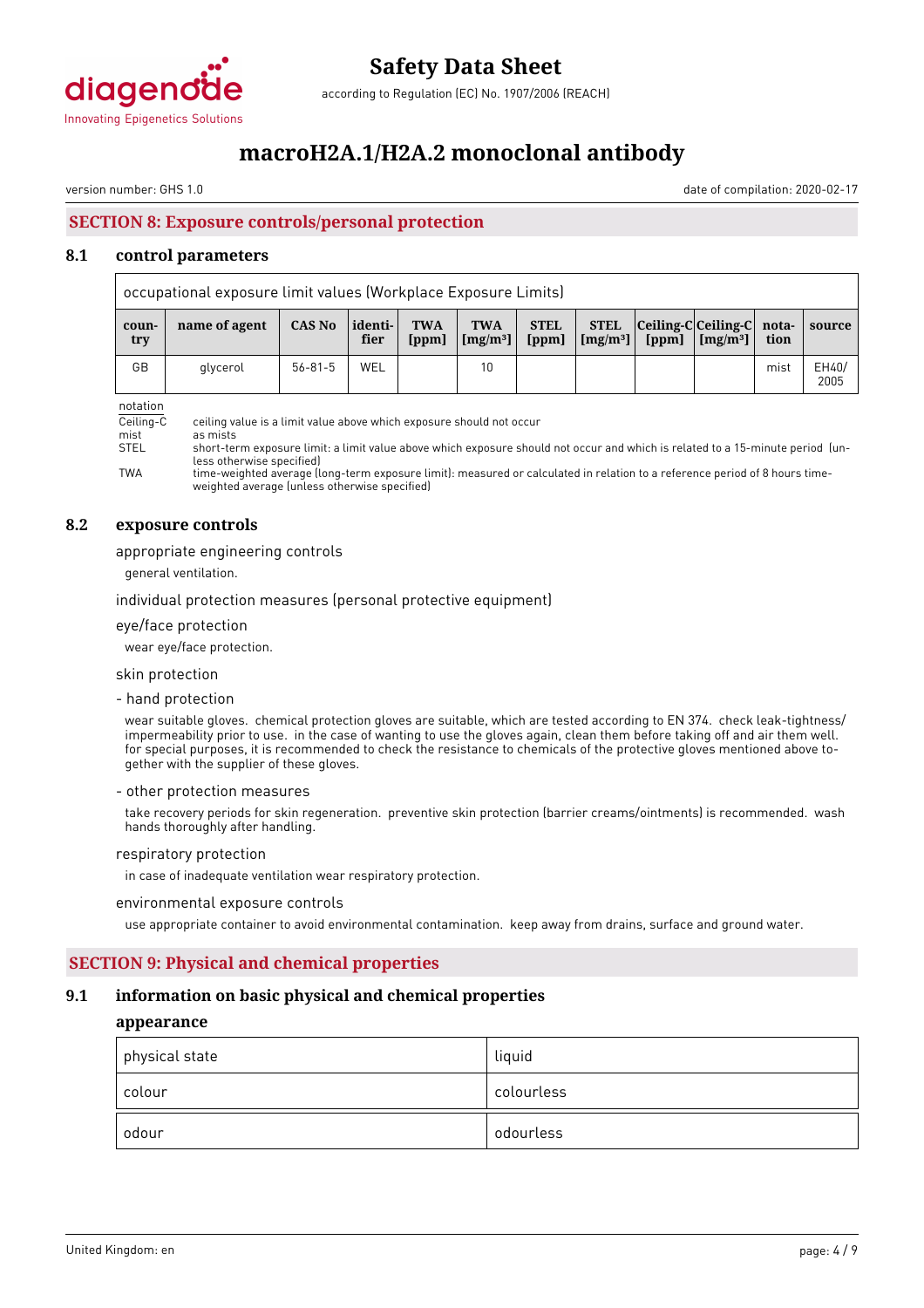

### **Safety Data Sheet** according to Regulation (EC) No. 1907/2006 (REACH)

**macroH2A.1/H2A.2 monoclonal antibody**

version number: GHS 1.0 date of compilation: 2020-02-17

| other safety parameters                 |                                               |
|-----------------------------------------|-----------------------------------------------|
| pH (value)                              | not determined                                |
| melting point/freezing point            | not determined                                |
| initial boiling point and boiling range | not determined                                |
| flash point                             | not determined                                |
| evaporation rate                        | not determined                                |
| flammability (solid, gas)               | not relevant, (fluid)                         |
| explosive limits                        | not determined                                |
| vapour pressure                         | not determined                                |
| density                                 | not determined                                |
| vapour density                          | this information is not available             |
| relative density                        | information on this property is not available |
| solubility(ies)                         | not determined                                |
| partition coefficient                   |                                               |
| - n-octanol/water (log KOW)             | this information is not available             |
| auto-ignition temperature               | not determined                                |
| viscosity                               | not determined                                |
| explosive properties                    | none                                          |
| oxidising properties                    | none                                          |
| other information                       | there is no additional information            |

### **SECTION 10: Stability and reactivity**

#### **10.1 reactivity**

concerning incompatibility: see below "Conditions to avoid" and "Incompatible materials".

#### **10.2 chemical stability**

the material is stable under normal ambient and anticipated storage and handling conditions of temperature and pressure.

#### **10.3 possibility of hazardous reactions**

no known hazardous reactions.

#### **10.4 conditions to avoid**

there are no specific conditions known which have to be avoided.

#### **10.5 incompatible materials**

oxidisers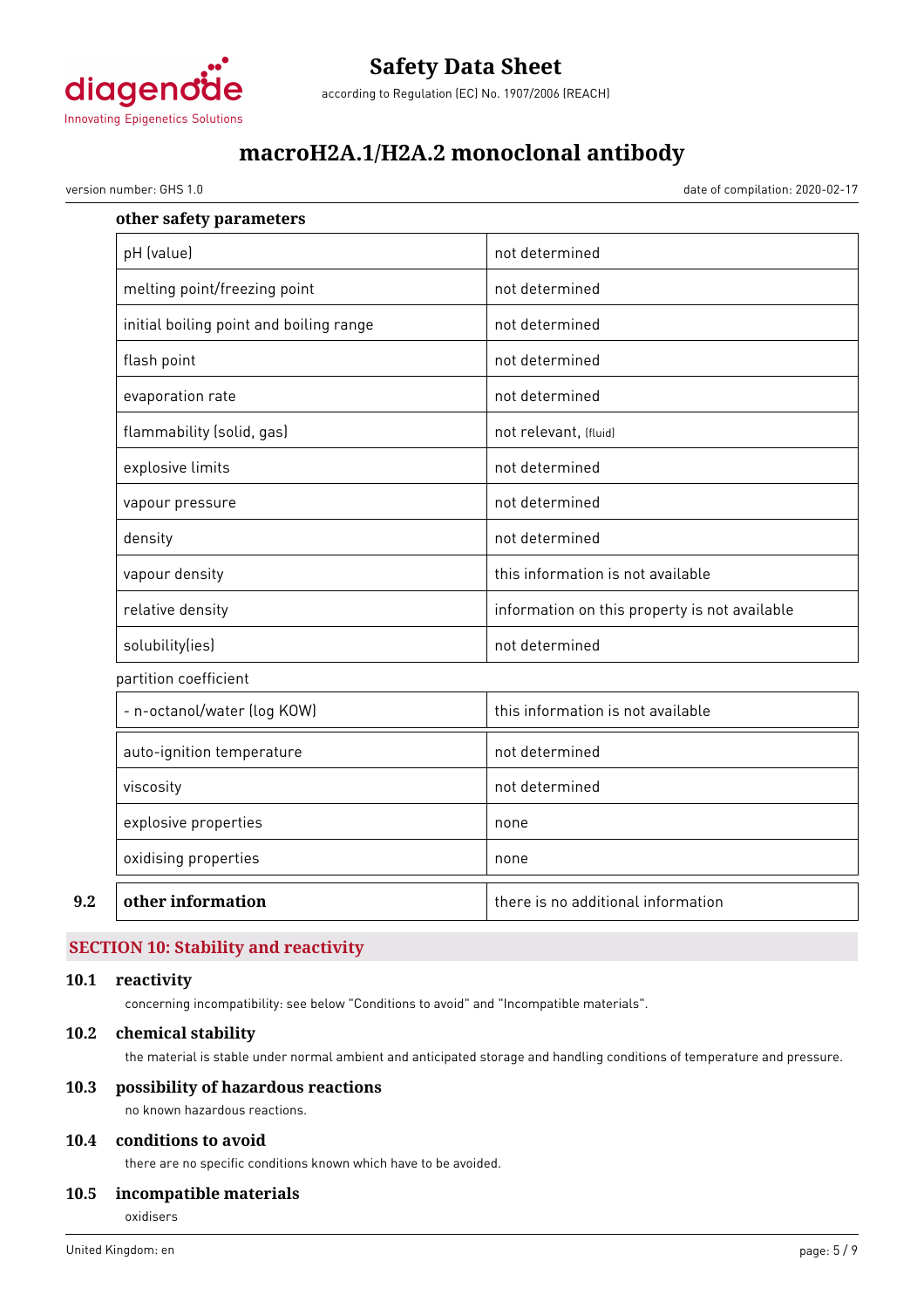

according to Regulation (EC) No. 1907/2006 (REACH)

### **macroH2A.1/H2A.2 monoclonal antibody**

version number: GHS 1.0 date of compilation: 2020-02-17

#### **10.6 hazardous decomposition products**

reasonably anticipated hazardous decomposition products produced as a result of use, storage, spill and heating are not known. hazardous combustion products: see section 5.

#### **SECTION 11: Toxicological information**

#### **11.1 information on toxicological effects**

test data are not available for the complete mixture.

#### classification procedure

the method for classification of the mixture is based on ingredients of the mixture (additivity formula).

#### **classification according to GHS (1272/2008/EC, CLP)**

this mixture does not meet the criteria for classification in accordance with Regulation No 1272/2008/EC.

#### acute toxicity

shall not be classified as acutely toxic.

#### skin corrosion/irritation

shall not be classified as corrosive/irritant to skin.

serious eye damage/eye irritation

shall not be classified as seriously damaging to the eye or eye irritant.

#### respiratory or skin sensitisation

shall not be classified as a respiratory or skin sensitiser.

germ cell mutagenicity

shall not be classified as germ cell mutagenic.

carcinogenicity shall not be classified as carcinogenic.

#### reproductive toxicity

shall not be classified as a reproductive toxicant.

specific target organ toxicity - single exposure

shall not be classified as a specific target organ toxicant (single exposure).

specific target organ toxicity - repeated exposure

shall not be classified as a specific target organ toxicant (repeated exposure).

#### aspiration hazard

shall not be classified as presenting an aspiration hazard.

#### **SECTION 12: Ecological information**

#### **12.1 toxicity**

shall not be classified as hazardous to the aquatic environment.

#### **12.2 persistence and degradability**

data are not available.

#### **12.3 bioaccumulative potential**

data are not available.

#### **12.4 mobility in soil**

data are not available.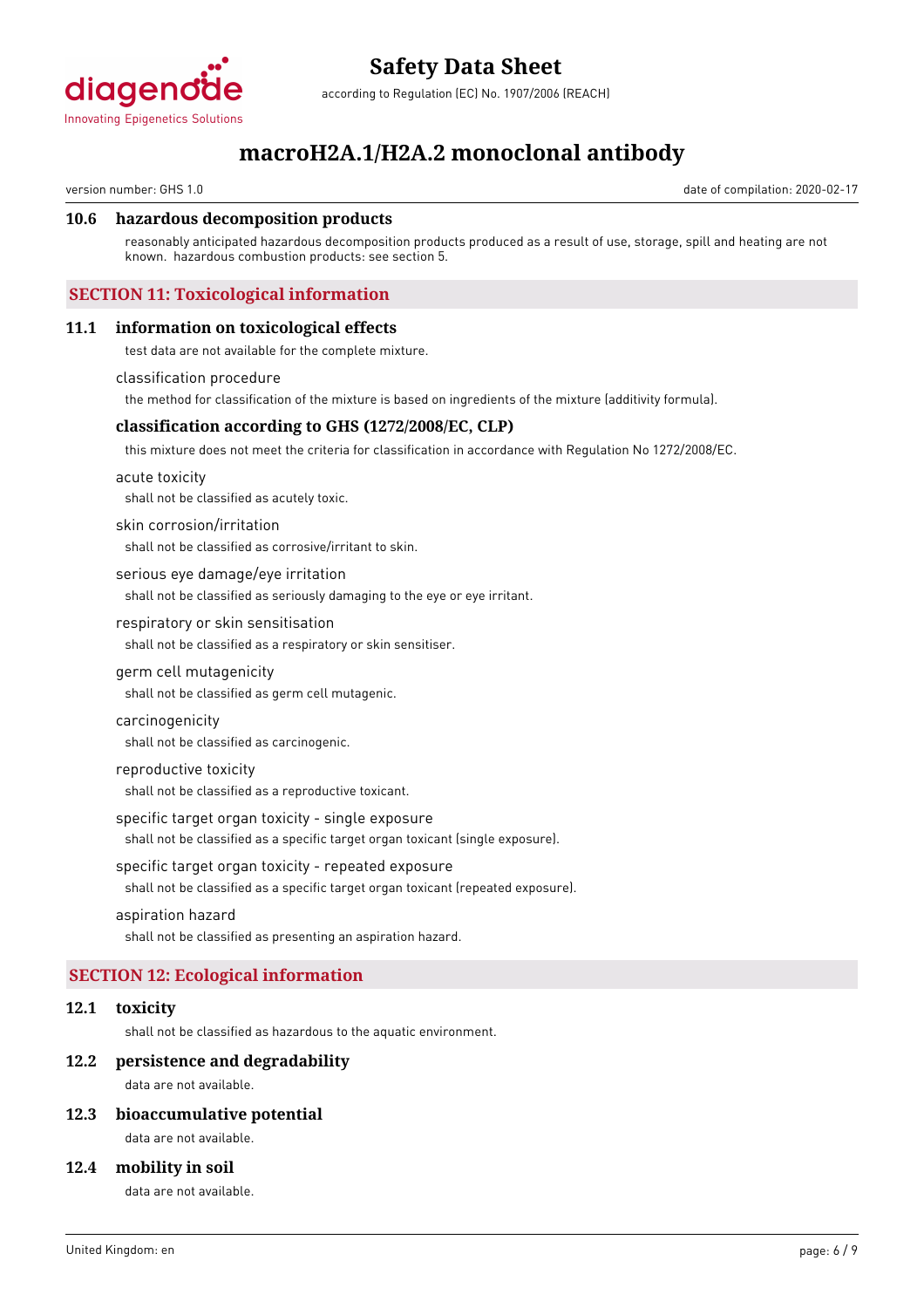

according to Regulation (EC) No. 1907/2006 (REACH)

### **macroH2A.1/H2A.2 monoclonal antibody**

version number: GHS 1.0 date of compilation: 2020-02-17

#### **12.5 results of PBT and vPvB assessment**

data are not available.

#### **12.6 other adverse effects**

data are not available.

#### **SECTION 13: Disposal considerations**

#### **13.1 waste treatment methods**

#### sewage disposal-relevant information

do not empty into drains. avoid release to the environment. Refer to special instructions/safety data sheets.

#### waste treatment of containers/packagings

completely emptied packages can be recycled. handle contaminated packages in the same way as the substance itself.

#### **remarks**

please consider the relevant national or regional provisions. waste shall be separated into the categories that can be handled separately by the local or national waste management facilities.

#### **SECTION 14: Transport information**

**14.1 UN number 14.1 UN** number **14.2 IN proper shipping name** not relevant **14.3 transport hazard class(es)** none **14.4 packing group 14.4 backing group** not assigned to a packing group **14.5 environmental hazards non-environmentally hazardous acc. to the danger**ous goods regulations

#### **14.6 special precautions for user**

there is no additional information.

#### **14.7 transport in bulk according to Annex II of MARPOL and the IBC Code**

the cargo is not intended to be carried in bulk.

### **Information for each of the UN Model Regulations transport of dangerous goods by road, rail and inland waterway (ADR/RID/ADN)** not subject to ADR, RID and ADN. **International Maritime Dangerous Goods Code (IMDG)**

not subject to IMDG.

#### **International Civil Aviation Organization (ICAO-IATA/DGR)**

not subject to ICAO-IATA.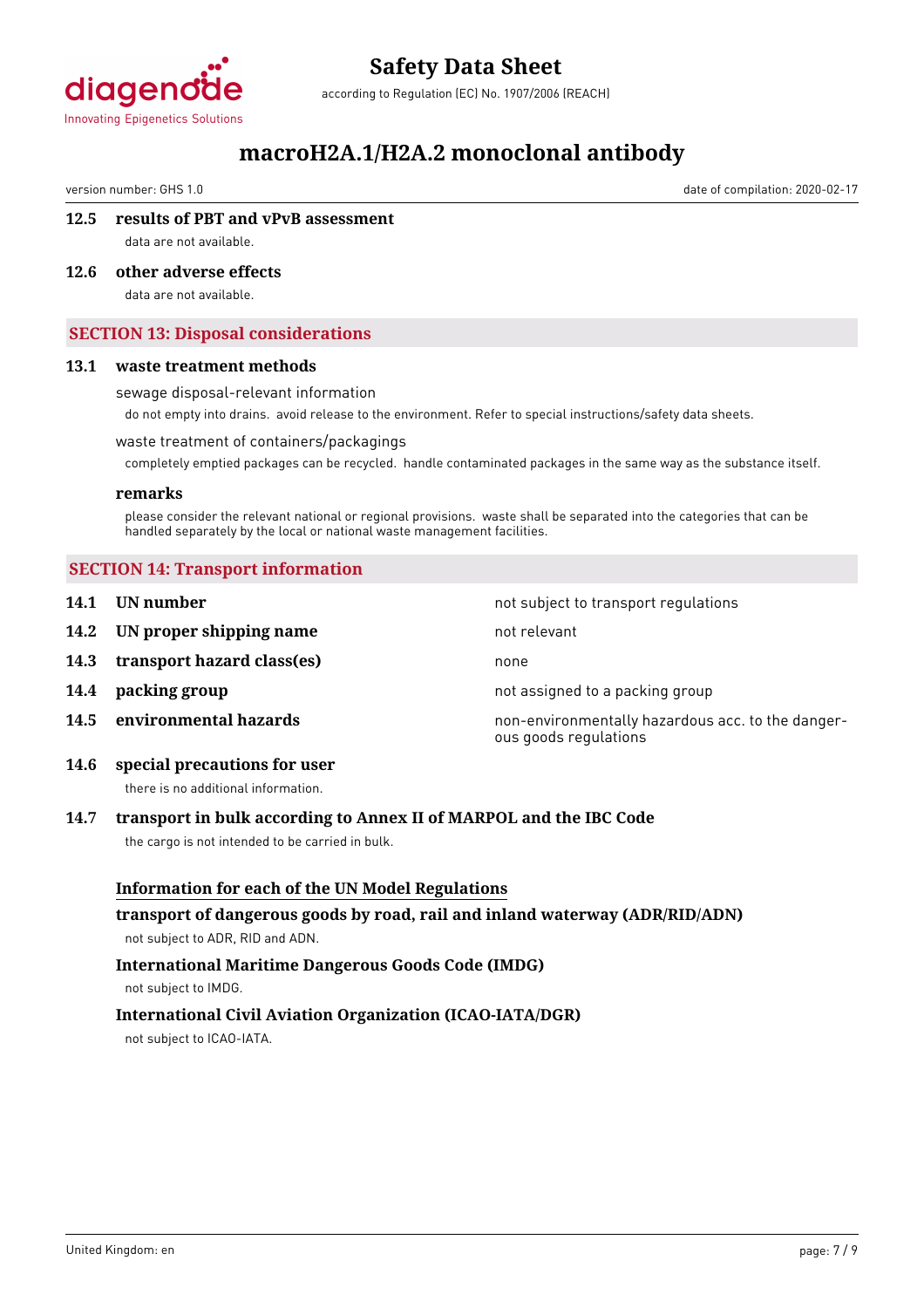

according to Regulation (EC) No. 1907/2006 (REACH)

### **macroH2A.1/H2A.2 monoclonal antibody**

version number: GHS 1.0 date of compilation: 2020-02-17

#### **SECTION 15: Regulatory information**

#### **15.1 safety, health and environmental regulations/legislation specific for the substance or mixture**

#### **15.2 Chemical Safety Assessment**

chemical safety assessments for substances in this mixture were not carried out.

#### **SECTION 16: Other information**

#### **abbreviations and acronyms**

| abbr.            | descriptions of used abbreviations                                                                                                                                                                                            |  |  |  |
|------------------|-------------------------------------------------------------------------------------------------------------------------------------------------------------------------------------------------------------------------------|--|--|--|
| <b>ADN</b>       | Accord européen relatif au transport international des marchandises dangereuses par voies de navigation<br>intérieures (European Agreement concerning the International Carriage of Dangerous Goods by Inland Water-<br>wavsl |  |  |  |
| <b>ADR</b>       | Accord européen relatif au transport international des marchandises dangereuses par route (European Agree-<br>ment concerning the International Carriage of Dangerous Goods by Road)                                          |  |  |  |
| CAS              | Chemical Abstracts Service (service that maintains the most comprehensive list of chemical substances)                                                                                                                        |  |  |  |
| Ceiling-C        | Ceiling value                                                                                                                                                                                                                 |  |  |  |
| CLP              | Regulation (EC) No 1272/2008 on classification, labelling and packaging of substances and mixtures                                                                                                                            |  |  |  |
| <b>DGR</b>       | Dangerous Goods Regulations (see IATA/DGR)                                                                                                                                                                                    |  |  |  |
| EH40/2005        | EH40/2005 Workplace exposure limits (http://www.nationalarchives.gov.uk/doc/open-government-licence/)                                                                                                                         |  |  |  |
| GHS              | "Globally Harmonized System of Classification and Labelling of Chemicals" developed by the United Nations                                                                                                                     |  |  |  |
| <b>IATA</b>      | International Air Transport Association                                                                                                                                                                                       |  |  |  |
| IATA/DGR         | Dangerous Goods Regulations (DGR) for the air transport (IATA)                                                                                                                                                                |  |  |  |
| ICA <sub>0</sub> | International Civil Aviation Organization                                                                                                                                                                                     |  |  |  |
| <b>IMDG</b>      | International Maritime Dangerous Goods Code                                                                                                                                                                                   |  |  |  |
| MARPOL           | International Convention for the Prevention of Pollution from Ships (abbr. of "Marine Pollutant")                                                                                                                             |  |  |  |
| PBT              | Persistent, Bioaccumulative and Toxic                                                                                                                                                                                         |  |  |  |
| ppm              | Parts per million                                                                                                                                                                                                             |  |  |  |
| REACH            | Registration, Evaluation, Authorisation and Restriction of Chemicals                                                                                                                                                          |  |  |  |
| <b>RID</b>       | Règlement concernant le transport International ferroviaire des marchandises Dangereuses (Regulations con-<br>cerning the International carriage of Dangerous goods by Rail)                                                  |  |  |  |
| <b>STEL</b>      | Short-term exposure limit                                                                                                                                                                                                     |  |  |  |
| <b>TWA</b>       | Time-weighted average                                                                                                                                                                                                         |  |  |  |
| vPvB             | Very Persistent and very Bioaccumulative                                                                                                                                                                                      |  |  |  |
| WEL              | Workplace exposure limit                                                                                                                                                                                                      |  |  |  |

#### **key literature references and sources for data**

Regulation (EC) No 1272/2008 on classification, labelling and packaging of substances and mixtures. Regulation (EC) No. 1907/2006 (REACH), amended by 2015/830/EU.

transport of dangerous goods by road, rail and inland waterway (ADR/RID/ADN). International Maritime Dangerous Goods Code (IMDG). Dangerous Goods Regulations (DGR) for the air transport (IATA).

#### **classification procedure**

physical and chemical properties: the classification is based on tested mixture. health hazards, environmental hazards: the method for classification of the mixture is based on ingredients of the mixture (additivity formula).